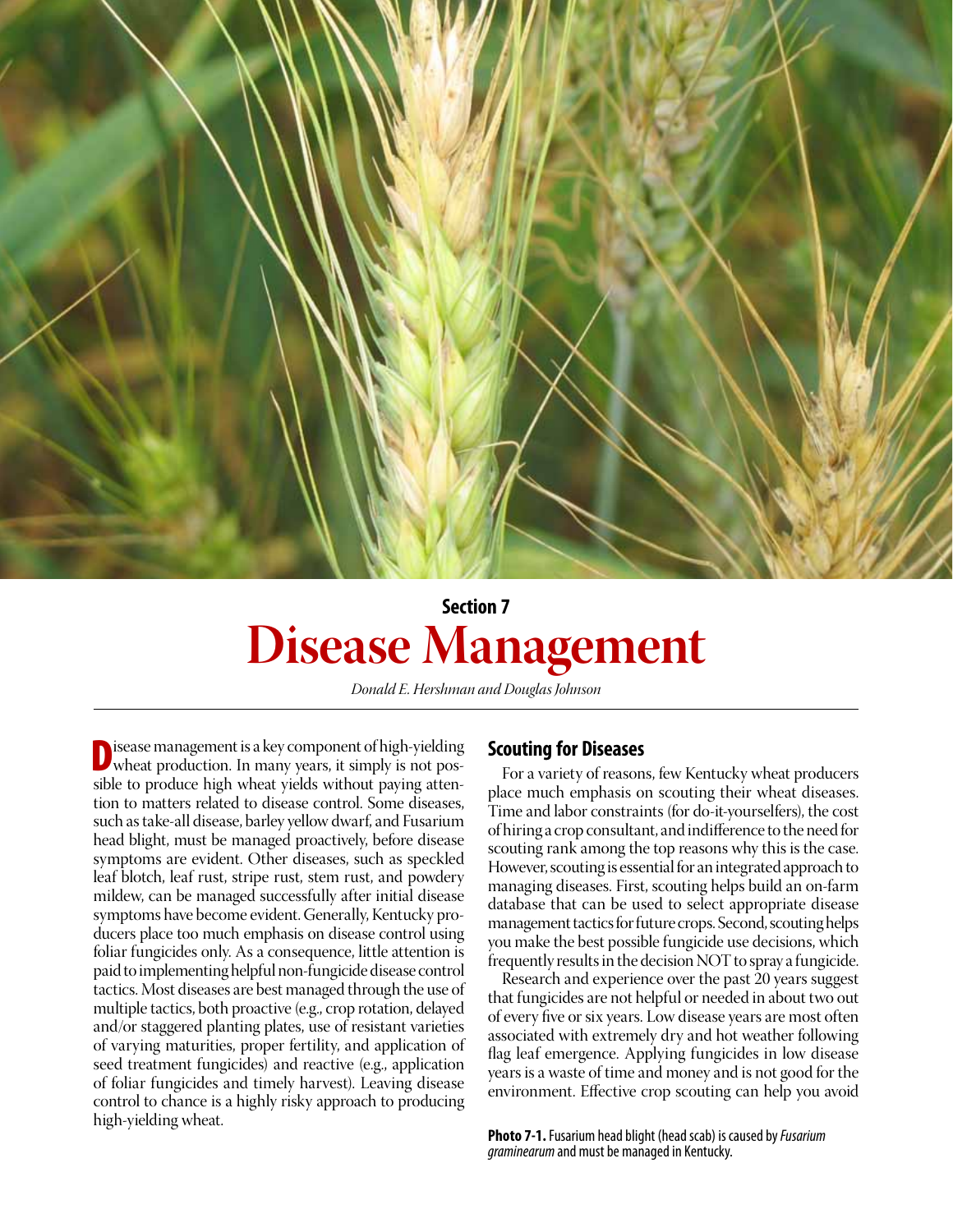making unnecessary fungicide applications and will make your wheat operation more profitable and sustainable in the long haul.

Effective crop scouting takes time, experience, and patience, but is not difficult. The Kentucky Integrated Pest Management (IPM) Program offers annual scout trainings, as well as multiple scouting resources (http://www.uky.edu/ Ag/IPM/ipm.htm). In addition, there are numerous other training opportunities held throughout the year, and there is an inexhaustible supply of wheat disease and scouting information available on the Internet. Take advantage of all opportunities to learn how to scout for, and identify, the most common wheat diseases on your farm. At first, scouting for diseases may seem daunting, but only a few diseases have the potential to seriously reduce crop yield, and these tend to occur at specific times during the season, not all at once. The University of Kentucky operates two Plant Disease Diagnostic Laboratories to help with disease identification. Pest problems must be identified accurately before embarking on any pest management program, especially those that involve the use of a pesticide. For more information on submitting samples for diagnosis, contact your local county Extension office.

# **How Pre-plant Decisions Affect Diseases**

Most Kentucky wheat producers have their total disease management program in place once the seed is in the ground. By that time, decisions have been made regarding the length of time since the last wheat crop (crop sequence), tillage method and seedbed preparation, variety selection (maturity, disease package, yield potential, etc.), seed quality (germination, vigor), seed treatment, planting date, seeding rate, seeding method, and fall fertility. Individually and collectively, these decisions play an important role in determining which diseases might develop, their severity, and their potential impact on crop yield, test weight, and grain quality. Because pre-plant and planting decisions are so important in the management of wheat diseases, you need to understand how they influence disease development.

# **Variety Selection**

Decisions relating to variety selection are possibly the most important decisions you can make in managing diseases. Every commercially available wheat variety has a unique "disease package" and this information is usually very easy to come by for most soft red winter wheat varieties. Excellent resistance is not available to manage some diseases, and it is hard to find high-yielding varieties that have decent resistance to all disease threats. Nonetheless, which and how many varieties are planted on your farm will determine the potential for certain diseases to develop. Failure to consider the ramifications of variety selection in managing diseases is a costly mistake made by many producers. It is best to select two or three high-yielding varieties with the greatest level of available resistance to the most common diseases on your farm. To do this, you must

have some idea about the disease history of your farm (see above section on scouting). If you don't have access to historical disease information for your farm, talk with your county Extension agent, farm supply dealers, local crop advisor, and/ or neighbors. This information may not be as good as actual data from your farm, but it is far better than basing decisions on no information. It is important to plant more than one variety for this key reason: it is common for a single disease to severely damage a single variety. However, when multiple varieties are planted, the risk that a disease will wreak havoc on all your wheat acres is significantly diminished. In addition, planting more than one variety, especially when different maturities are represented, can help with the logistics of harvesting and planting doublecrop soybean.

# **Crop Rotation**

Few wheat producers in Kentucky give much thought to the influence of crop rotation on diseases. Our normal production systems rarely include planting wheat in the same field in consecutive years. This is good in that planting wheat in alternate years (or even less often) helps in the management of wheat pathogens that survive between wheat crops in wheat residue and/or are short-lived in the soil in the absence of a host crop. One such disease is takeall. In fact, crop rotation is the only practical way to control take-all disease. Rotating crops also can reduce infections by certain windborne foliar diseases, such as the diseases that make up the leaf blotch complex (speckled leaf blotch, Stagonospora leaf blotch, and tan spot). It should be noted, however, that favorable effects are frequently compromised, or even negated, by spores blowing into fields from neighboring fields or from fields that are many miles away.

Most wheat in Kentucky is planted no-till following corn. Corn is generally considered to be a good non-host crop to grow in rotation with wheat because the two crops have few diseases in common. However, there has been some concern that planting no-till wheat where corn was planted the previous season, significantly increases the risk to Fusarium head blight (FHB, head scab). FHB also attacks corn (causes stalk and ear rot) and readily survives between seasons in corn stubble. Planting wheat behind corn does not significantly enhance the FHB threat in Kentucky. Results of multi-year research trials, disease surveys, plus many years of observations, all point to the same conclusion: weather, not local tillage regime, determines if FHB will be serious enough to reduce yields and grain quality or not. This is because when weather conditions favor FHB, so many FHB spores are produced and blow into fields from both local and distant sources, that the role of in-field spore production is relatively unimportant. Under conditions favorable for FHB, disease severity can be slightly elevated in no-till fields. As a result, levels of deoxynivalenol (DON), an undesirable mycotoxin usually associated with FHB, can also be elevated. Nonetheless, tillage regime will never be the factor that determines whether FHB will be severe in a particular field or not.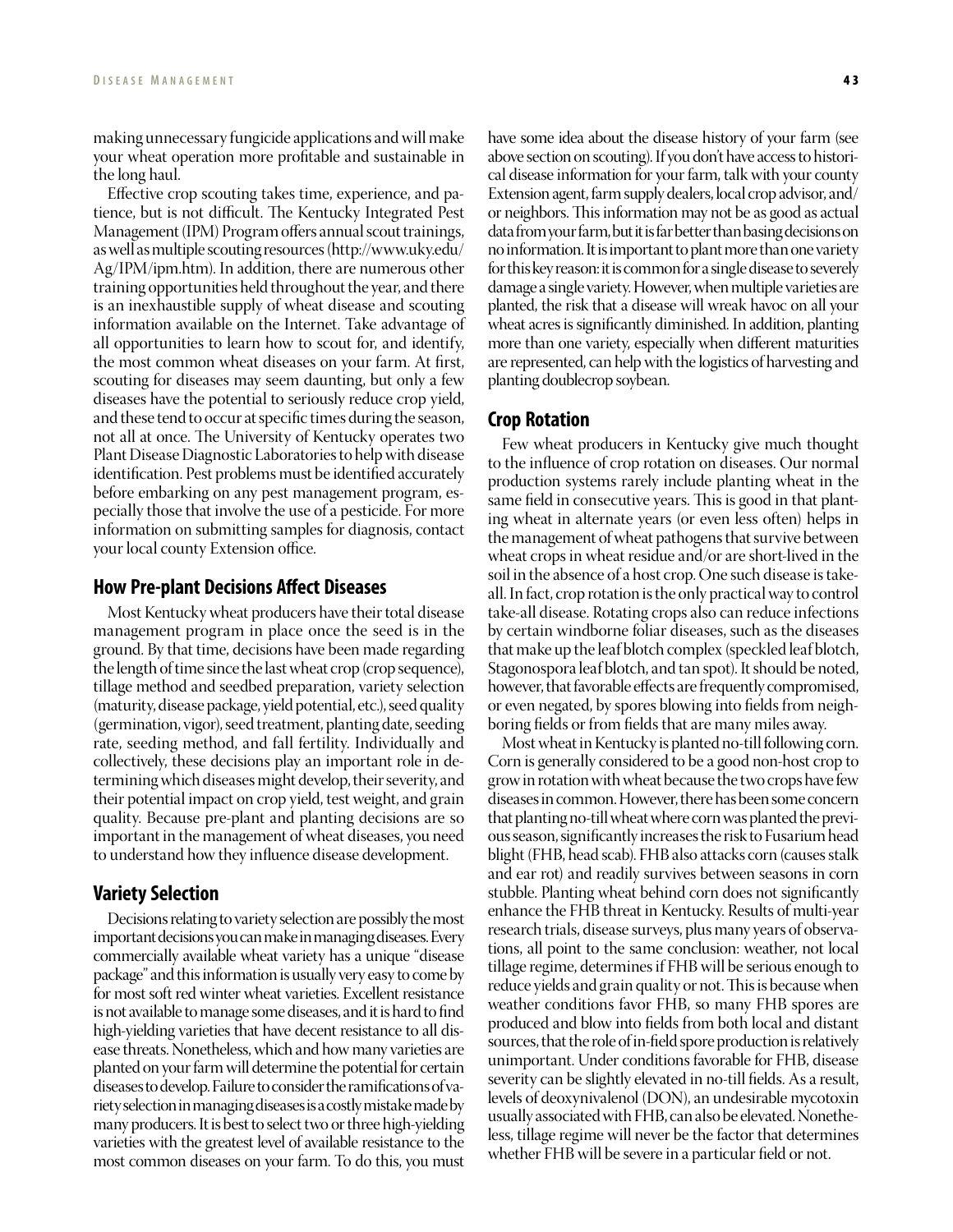# **Tillage**

In continuous wheat systems such as are common in the Great Plains Region, tillage hastens the breakdown of residue that harbors certain wheat pathogens. This can help reduce levels of some soil-borne and foliar diseases caused by fungi. However, in southern states, like Kentucky, where wheat is planted every second or third year in a field and soil conditions favor residue breakdown, most of the residue is deteriorated by the time the next wheat crop is planted. Thus, local tillage regime has little impact on diseases that develop from one wheat crop to the next. Implementing communitywide or regional tillage programs might be beneficial, but this approach is impractical.

See the above section on crop rotation for a discussion on the limited impact of tillage on FHB.

# **Seed Quality, Seeding Rate, and Planting Method**

Seed quality, seeding rate, and planting method can each affect stand establishment and development. Excellent seed germination and seedling growth are required for sufficient stands and maximum yields. High-quality seed treated with a broad-spectrum fungicide and good planting techniques (especially depth) foster good stand establishment. Excess stands, however, encourage foliar and head diseases by reducing air circulation and light penetration into the canopy later in the season. Calibrate your equipment to achieve sufficient, but not excessive, stands (see *Section 3—Cultural Practices*  for more information).

# **Planting Date**

The trend in recent years has been to plant wheat earlier than is recommended for a given area. The desire to achieve high yields and the logistics of planting large acreages appear to be the main factors behind this trend. The problem is that early-planted wheat (defined as wheat planted prior to the "Hessian fly-free" planting date) is at greater risk of damage caused by barley yellow dwarf (BYD), wheat streak mosaic (WSM), take-all disease, and Hessian fly than is later-planted wheat. In addition, early planted wheat may also encourage leaf rust and stripe rust infection in the fall and this can increase the risk that one or both disease will carry through a mild winter and into the spring. If logistical considerations cause you to plant some of your wheat acres prior to the fly-free date for your area, make sure those acres have been well-rotated, that volunteer corn (which is "green bridge" for WSM) in and around the field has been killed, and plant a variety that can tolerate some BYD. You might also target these acres for a seed applied or fall foliar insecticide treatment (See *Section 8—Insect Pests.*). Finally, make sure you scout your early-planted acres for signs of leaf rust and/or stripe rust in the spring so as to not miss hotspots which could lead to a more general infection later in the season.

Planting all your wheat acreage prior to the fly-free date is extremely risky and is not recommended under any circumstances.

# **Nitrogen Fertility**

Too much nitrogen in the fall can encourage excessive fall growth that can increase your problems with BYD and most foliar diseases caused by fungi, but especially powdery mildew. Increased problems with BYD are often the result of an extended period of aphid activity (aphids transmit BYD virus) when stands are dense in the fall. The same situation encourages infection and overwintering of foliar fungal diseases, such as leaf and stripe rust, powdery mildew, and leaf blotch complex. Excessive spring nitrogen results in lush stands that promote disease in a manner similar to that associated with excessive seeding rates.

# **Fungicide Seed Treatments**

Seed treatment fungicides are used on nearly all wheat seed purchased in Kentucky. Stands and yields are not always improved when fungicide treated seed is planted, but the cost of fungicide and treating is relatively low compared to the potential benefits. Think of seed treatments as a form of low cost crop insurance; it is there when you need it.

Getting and keeping a good stand is a key component of high-yielding wheat. Typically, achieving excellent stands is not that difficult in Kentucky as long has high quality seed is used, and planting date and planting method are consistent with University of Kentucky recommendations. We have conducted a great many seed treatment fungicide tests over the years, and we rarely see a significant impact on spring stands, tiller counts, disease control, or yield. Occasionally, we see significant stand improvements in the fall, but these rarely carry over into the spring.

Seed treatment fungicides play a significant role in Kentucky wheat production. Many times, one or more factors are compromised at planting and in the absence of a seed treatment fungicide, yield and quality could be compromised. For example, dry soil conditions in early fall frequently cause a delay in planting as producers wait for soil moisture conditions to improve. Under these circumstances, it is not uncommon for wheat to be planted well after the recommended planting date for an area. Often soil conditions in November become hostile to germinating wheat and young seedlings. Under these conditions, germinating seed and young seedlings need the benefit of a seed fungicide. Even when planting date is optimal, stands can be compromised if seed are planted too deep or too shallow, if planting equipment is not properly calibrated and functioning, or if soil conditions turn cool and wet earlier in the fall than normal. In these cases, seed treatment fungicide may help you attain and retain acceptable stands that can produce a high yield.

Another significant role of seed treatment fungicides is to assist with stand establishment when seed planted has reduced percent germination and/or vigor. For example,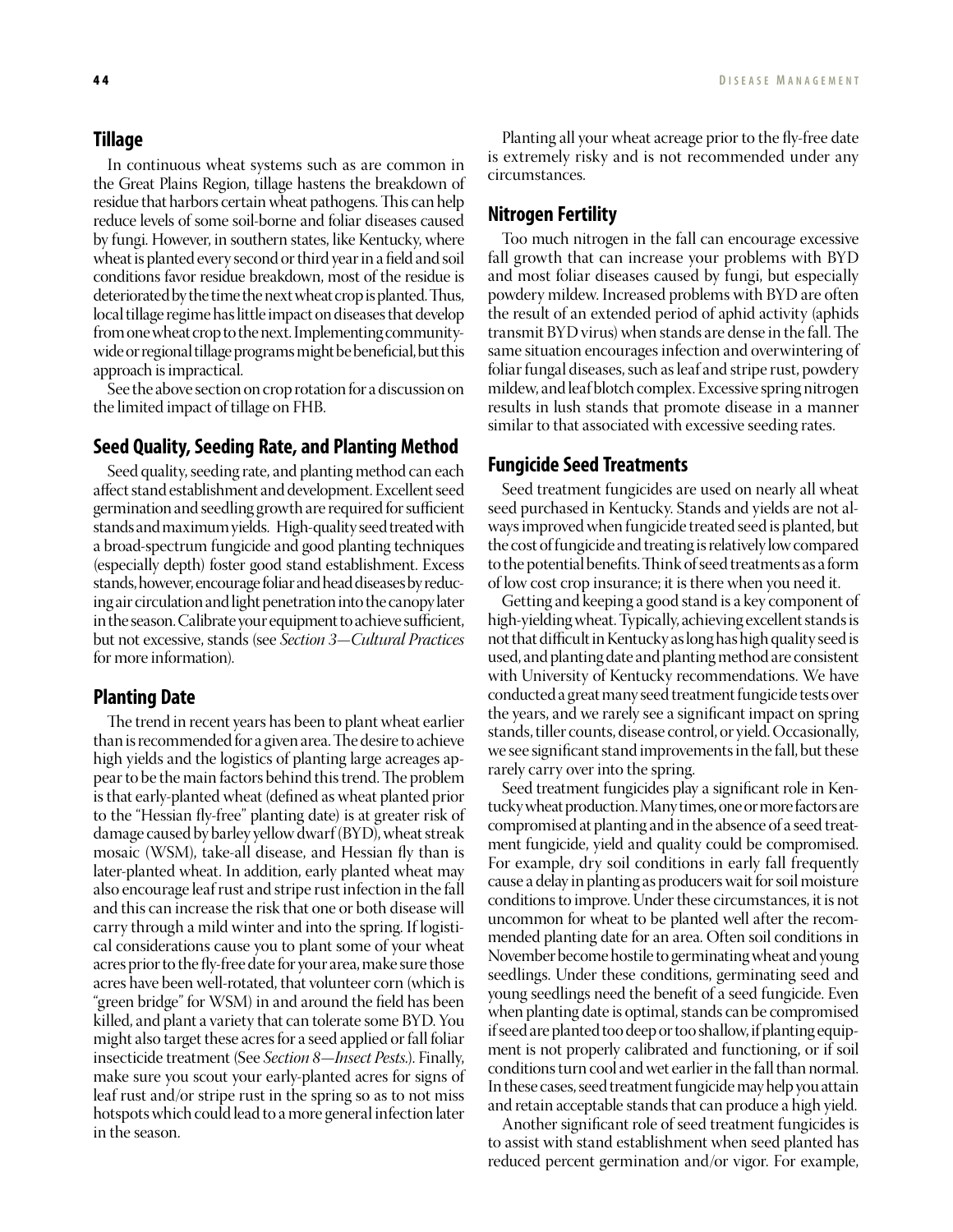| Table 7-1. Activity of Common Seed Treatment Fungicide Active Ingredients.a |                                                                                                                                                                                                                                                                                                                                                                                                        |  |  |
|-----------------------------------------------------------------------------|--------------------------------------------------------------------------------------------------------------------------------------------------------------------------------------------------------------------------------------------------------------------------------------------------------------------------------------------------------------------------------------------------------|--|--|
| <b>Fungicide</b>                                                            | <b>Activity</b>                                                                                                                                                                                                                                                                                                                                                                                        |  |  |
| Carboxin                                                                    | Modest control of general seed- and soil-borne pathogens; excellent control of loose smut.                                                                                                                                                                                                                                                                                                             |  |  |
| <b>Difenoconazole</b>                                                       | Moderate control of general seed- and soil-borne pathogens, very good control of Fusarium seed rot and seedling blight,<br>and excellent control of loose smut. Minor control of early powdery mildew and rust and good control of seedling blights<br>caused by Stagonospora and Septoria.                                                                                                            |  |  |
| Fludioxonil                                                                 | Provides excellent control seed borne Fusarium as well as several soil borne pathogens, with the exception of Pythium.                                                                                                                                                                                                                                                                                 |  |  |
| Imazalil and Thiabendazole                                                  | Similar to thiram and captan except for much improved control of Fusarium seed rot and seedling blight.                                                                                                                                                                                                                                                                                                |  |  |
| Mefenoxamand Metalaxyl                                                      | Provides protection from Pythium for a limited time following seeding. Other classes of seed and soil-borne pathogens<br>are not controlled.                                                                                                                                                                                                                                                           |  |  |
| Pentachloronitrobenzene                                                     | Provides protection from Rhizoctonia for a limited time following seeding.                                                                                                                                                                                                                                                                                                                             |  |  |
| Tebuconazole                                                                | Similar to difenoconazole, except provides no control of fall powdery mildew.                                                                                                                                                                                                                                                                                                                          |  |  |
| Captan, Maneb, Thiram                                                       | Moderate activity against many common seed- and soil-borne fungi.                                                                                                                                                                                                                                                                                                                                      |  |  |
| <b>Triadimenol</b>                                                          | Similar to difenoconazole, but provides excellent control of fall powdery mildew and very good control of fall infections<br>of leaf rust or stripe rust. In high mildew areas, can often be used as a replacement for foliar fungicide sprays for mildew<br>in early spring (up to head emergence). Very good control of Fusarium seed rots and seedling blights. Excellent control of<br>loose smut. |  |  |
| <b>Triticonazole</b>                                                        | Provides excellent control of smuts and very good control of seed borne Fusarium and several soil borne pathogens with<br>the exception of Pythium.                                                                                                                                                                                                                                                    |  |  |
| active ingredients.                                                         | a Consult with your chemical salesperson and/or ag supply dealer for product trade names. Most commercially-available seed treatment products are comprised of multiple                                                                                                                                                                                                                                |  |  |

stocks of high germination seed are usually very limited in the fall following a big FHB year. In these years, growers frequently have to settle for seed with lower than desired germination rates (e.g., 70%). As long as seed is within acceptable tolerances for both germination and vigor, certain fungicide seed treatments can be the difference between achieving acceptable stands or not. This does not apply to severely damaged seed that may contain a lot of tombstones (dead seed) or has suffered serious mechanical damage.

Historically, diseases like loose smut used to be serious disease problems in both wheat and barley, but this is no longer the case. Like near eradication of polio in the human population, it is now very rare for smuts and related diseases to cause significant damage in most wheat producing states. Good seed production practices and certification standards have played a major role in helping to achieve this status. However, the regular use of certain seed treatment fungicides capable of eradicating the smut fungus in seed, has also been extremely important. The increase in occurrence of smuts would be all but certain if growers quit using seed treatment fungicides, many of which are highly effective against smut.

There is currently a very long list of seed treatment fungicides available for use on wheat. The vast majority of newer products are effective at very low use rates and consequently can only be applied by certified applicators. Hopper box treatments are still available, but their use has been considerably reduced in recent years. Some fungicides have a broad spectrum of disease control activity and others have very specific uses. Table 7-1 lists some of the most commonly used products and the diseases they control. Contact your local farm supply dealer for more specific information.

# **Foliar Fungicides**

The role of modern foliar fungicides is to manage certain common diseases caused by fungi. Target diseases include leaf rust, stripe rust, stem rust, powdery mildew, speckled leaf blotch, Stagonospora leaf and glume blotch, and tan spot. Certain fungicides also suppress FHB. Other diseases, like take-all and all diseases caused by viruses or bacteria, are not controlled by fungicides.

Since the first printing of this publication 1996, foliar fungicide use in Kentucky has gone mainstream. By 1996, only 30 percent of producers had ever applied a foliar fungicide to wheat. At present, fungicides are used by most producers interested in achieving high yields. There is no doubt that producers will at least recover the cost of fungicide and application in most years. However, fungicides are not needed every year. Unfortunately, the current trend is to apply fungicides on a calendar or growth stage basis and not according to actual need. Scheduled applications, while easier to plan for and implement, are in direct opposition to established good farming practices. Fungicides should certainly be used when needed, but there are many good reasons to keep the sprayer in the barn in some years. The best and most sustainable approach is to base fungicide spray decisions on results of field scouting and after considering other production practices that impinge on a crop's risk for disease.

Regardless of how fungicide use decisions are made, it is important to understand what fungicides do and do not do. Their main role is to protect crop yield potential from losses caused by specific fungal diseases. Fungicides vary in their effectiveness against these target diseases (Tables 7-2 and 7-3). Fungicides do NOT give a "yield bump". Rather,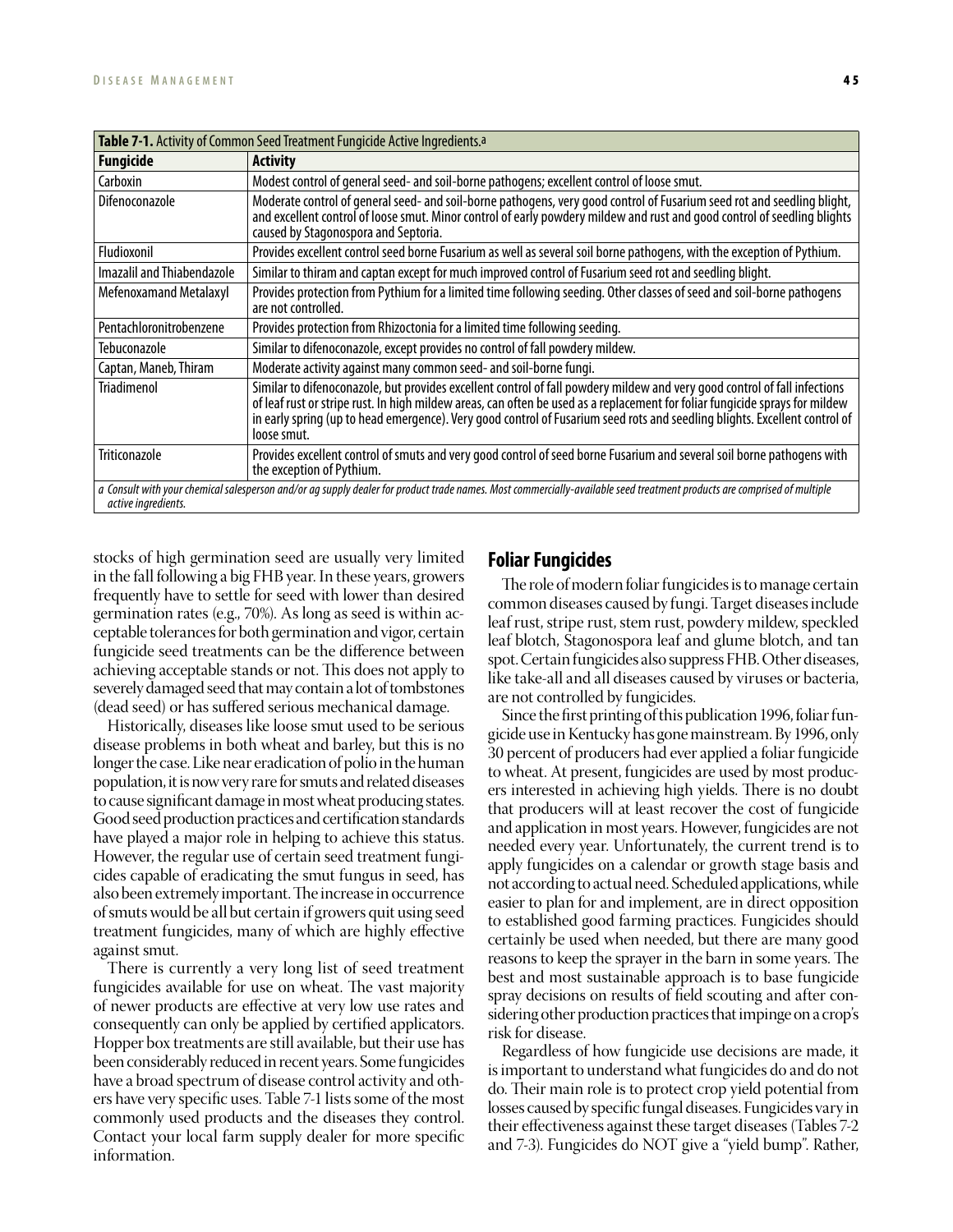and 30 days

they protect yield potential that is already built into the crop. This may seem like a minor point, but it is actually quite important. If you understand this principle, you will appreciate why fungicides do not always result in higher yields compared to untreated crops.

The bottom line is this: If disease pressure is great enough to reduce crop yields, then fungicides may help protect the crop from potential losses. However, if disease conditions are light such that no or nominal yield loss is possible, than applying a fungicide would not result in either a yield or economic advantage.

Deciding whether or not to apply foliar fungicide should involve a couple of steps. First, catalog your use of production practices that favor disease development (or not). Do-

**Table 7-2.** Fungicide Efficacy for Control of Wheat Diseases. *The North Central Regional Committee on Management of Small Grain Diseases (NCERA-184) has developed the following information on fungicide efficacy for control of certain foliar diseases of wheat for use by the grain production industry in the U.S. Efficacy ratings for each fungicide listed in the table were determined by field testing the materials over multiple years and locations by the members of the committee. Efficacy is based on proper application timing to achieve optimum effectiveness of the fungicide as determined by labeled instructions and overall level of disease in the field at the time of application. Differences in efficacy among fungicide products were determined by direct comparisons among products in field tests and are based on a single application of the labeled rate as listed in the table. Table includes most widely marketed products labeled products, and is not intended to be a list of all labeled products.*  **Efficacy of fungicides for wheat disease control based on appropriate application timing. Fungicide(s) Powdery mildew Stagonospora leaf/glume blotch Septoria leaf blotch Tan spot Stripe rust Leaf rust Head scab Harvest Restriction Class** Active ingredient **Product Rate/A (fl. oz) Strobilurin** Azoxystrobin 22.9% | Quadris 2.08 SC | 6.2 - 10.8 | F(G)a | VG | VG | E | Eb | E | NR | 45 days Pyraclostrobin 3.6% Headline 2.09 EC 6.0 - 9.0 G VG VG E Eb E NR Feekes 10.5 **Triazole** Metconazole 8.6% Caramba 10.0 -10.0 --c --c --c --c --c --c E E G 30 days Propiconazole 41.8% | Tilt 3.6 EC PropiMax 3.6 EC Bumper 41.8 EC 4.0 VG VG VG VG VG VG P 40 days Prothioconazole 41% Proline 480 SC 5.0 - 5.7 --c VG VG VG --c VG G 30 days Tebuconazole 38.7% Folicur 3.6 Fd Embrace 3.6 L Monsoon Muscle 3.6 F Orius 3.6 F 4.0 G VG VG VG E E F 30 days

**Mixed mode of action** Metconazole 7.4% Pyraclostrobin 12% Multiva **TwinLine** 6.0 - 11.0 G VG VG E E E NR Feekes 10.5 Propiconazole 11.7% Quilt 200 SC 14.0 VG VG VG VG E E NR 45 dayse

Azoxystrobin 7.0% Propiconazole 11.4% Trifloxystrobin 11.4% Stratego 250 EC 10.0 G VG VG VG VG VG VG NR 35 days

Prothioconazole19% Tebuconazole 19%

*a Efficacy categories: E=Excellent; F=Fair; G=Good; NR=Not Recommended; P=Poor; VG=Very Good. Efficacy designation with a second rating in parenthesis indicates greater efficacy at higher application rates.*

Prosaro 421 SC 6.5 - 8.5 G VG VG VG E E G 30 days

*b Efficacy may be significantly reduced if solo strobilurin products are applied after stripe rust infection has occurred*

*c Insufficient data to make statement about efficacy of this product*

*d Generic products containing tebuconazole may not be labeled in all states* 

Tebucon 3.6 F Tebustar 3.6 F Tebuzol 3.6 F **Tegrol** Toledo

*e The pre-harvest interval for Quilt is under review by EPA and may be adjusted to consider a growth stage restriction.* 

*This information is provided only as a guide. It is the responsibility of the pesticide applicator by law to read and follow all current label directions. No endorsement is intended for products listed, nor is criticism meant for products not listed. Members or participants in the NCERA-184 committee assume no liability resulting from the use of these products.*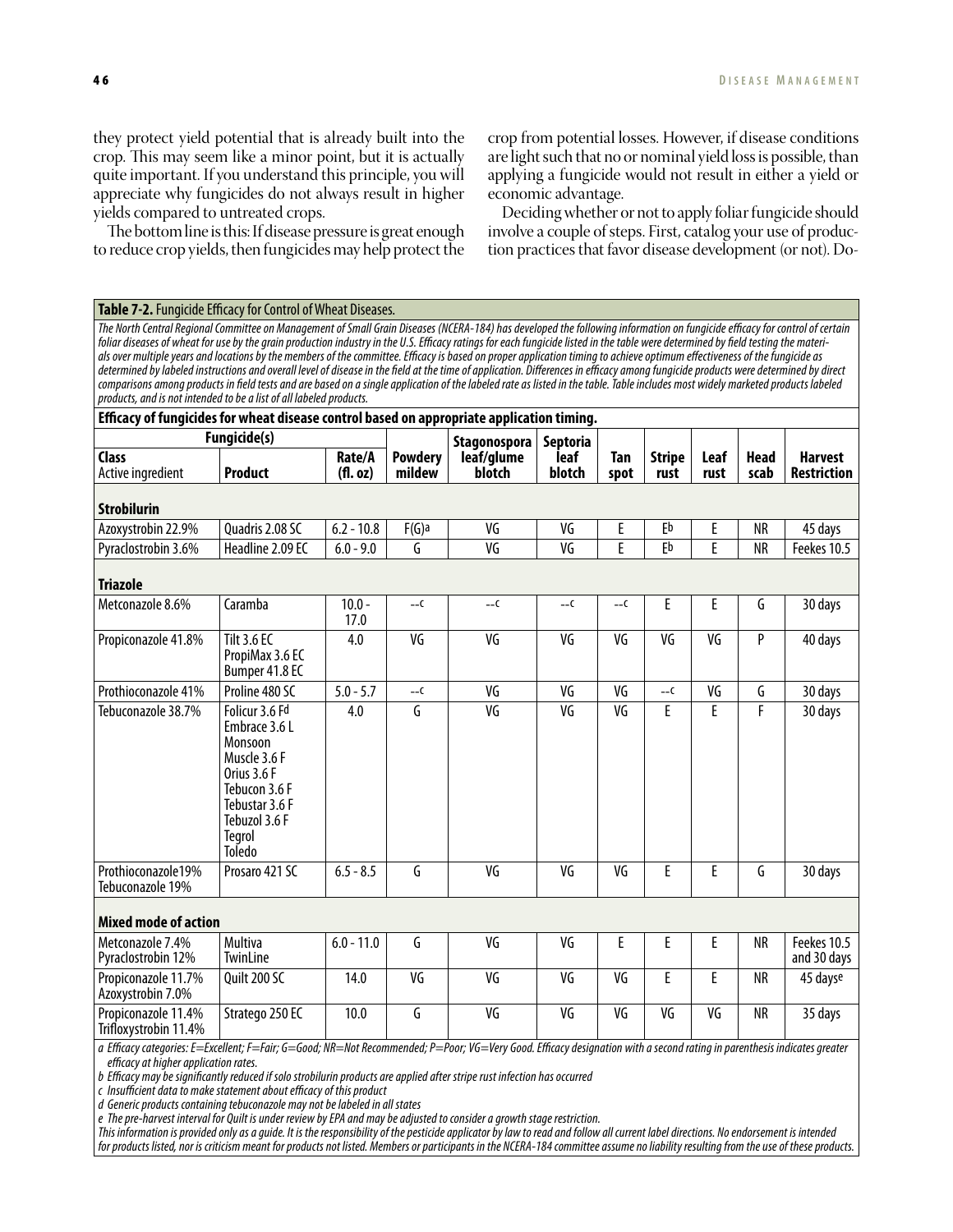| <b>Fungicide(s)</b>                          |                                                         |                    |                     |
|----------------------------------------------|---------------------------------------------------------|--------------------|---------------------|
| Class<br>Active ingredient                   | Product                                                 | Rate/A<br>(f1. oz) | <b>Stem</b><br>rust |
| <b>Strobilurin</b>                           |                                                         |                    |                     |
| Azoxystrobin 22.9%                           | Quadris 2.08 SC                                         | $6.2 - 10.8$       | Fa                  |
| Pyraclostrobin 3.6%                          | Headline 2.09 EC                                        | $6.0 - 9.0$        | F                   |
| <b>Triazole</b>                              |                                                         |                    |                     |
| Metconazole 8.6%                             | Caramba                                                 | $10.0 -$<br>17.0   | F                   |
| Propiconazole 41.8%                          | <b>Tilt 3.6 EC</b><br>PropiMax 3.6 EC<br>Bumper 41.8 EC | 4.0                | VG                  |
| Prothioconazole 41%                          | Proline 480 SC                                          | $5.0 - 5.7$        | VG                  |
| Tebuconazole 38.7%                           | Folicur 3.6 F                                           | 4.0                | F                   |
| Prothioconazole19%<br>Tebuconazole 19%       | Prosaro 421 SC                                          | $6.5 - 8.5$        | E                   |
| <b>Mixed mode of action</b>                  |                                                         |                    |                     |
| Metconazole 7.4%<br>Pyraclostrobin 12%       | Multiva<br><b>TwinLine</b>                              | $6.0 - 11.0$       | F                   |
| Propiconazole 11.7%<br>Azoxystrobin 7.0%     | Quilt 200 SC                                            | 14.0               | F                   |
| Propiconazole 11.4%<br>Trifloxystrobin 11.4% | Stratego 250 EC                                         | 10.0               | VG                  |

*applicator by law to read and follow all current label directions. No endorsement is intended for products listed, nor is criticism meant for products not listed. Members or participants in the NCERA-184 committee assume no liability resulting from the use of these products.* 

ing this gives you a way to assess your disease risk and the concurrent potential for a fungicide to give an economic result. Carefully consider the following:

- Variety disease package (more resistant varieties are less likely to respond to a fungicide application).
- Dense canopy (thick crops have reduced light penetration and air circulation in the canopy, and both of these favor development of foliar and head diseases).
- $\bullet$  Early planting date, later maturing variety, mild fall and/ or winter (favors the survival and earlier appearance of some fungal diseases in the spring).
- High N fertility (enhanced plant susceptibility).
- Disease-favorable weather forecast
- No-till (following corn)
- Field history of disease
- Diseases in current crop

Scout the wheat at critical stages for 1) incidence and severity of fungal diseases targeted by foliar fungicides, 2) crop yield potential, and 3) to determine if some other pest or disease has compromised crop health to the point where apply a fungicide is not prudent. For obvious reasons, crops with low yield potential are not good candidates for fungicide application. Typically, fungicides applied during or immediately following head emergence give the best yield response when disease pressure is sufficient to reduce yield. Fungicides applied for FHB suppression, however, must be applied at early anthesis (beginning of flowering) for best results. This can create a tension if other diseases, such as leaf blotch complex, threaten the crop. Most of the time, this is not a serious issue and applications made for FHB also do an excellent job against other late-season fungal diseases. But the occasional situation develops when a producer may need to decide which target disease is the highest priority. Depending on the decision made, either FHB suppression or control of other leaf and head diseases could be compromised.

Periodically, fungicide manufactures probe the market to see if ultra-early to early applications of fungicides (i.e., stem elongation to flag leaf emergence) will be accepted and used by producers. Part of the lure in this approach is that many producers already apply herbicides and/or insecticides at early growth stages, so adding the fungicide is relatively inexpensive. In many cases, fungicide manufacturers recommend reduced fungicide rates when their products are applied early, so this sweetens the pot. In most soft red winter wheat states, early applications are not sold as a replacement for later applications, but, rather, in addition to later applications. In some parts of the country, like the Pacific Northwest, this strategy can pay off, as wheat frequently does have significant disease pressure prior to flag leaf extension. However, this is a rare situation in Kentucky. We tested early applications during the late 1980's, and again during 2007 - 2008, with little success. In most cases, disease pressure did not build up well until well after the fungicide was applied. In these instances, the fungicide was not there when it was needed. In other cases, disease never did build up, so the applications were not needed in the first place. Fungicide manufacturers frequently market early applications as a way to "short circuit" a disease epidemic before it gets started. This sounds good, but in most instances, things it don't pan out the way the early application programs are sold. All things considered, there appears to be little justification for applying any foliar fungicide prior to flag leaf extension in all but the most rare cases in Kentucky.

Finally, the relatively new strobilurin class of fungicides is being sold by some fungicide manufacturers as a means of reducing the impact of certain crop stresses, in addition to disease control. While it is true that there is considerable laboratory and greenhouse evidence that this is true, how this translates to field conditions is less clear. Strobilurin fungicides do frequently elicit and effect called the "green-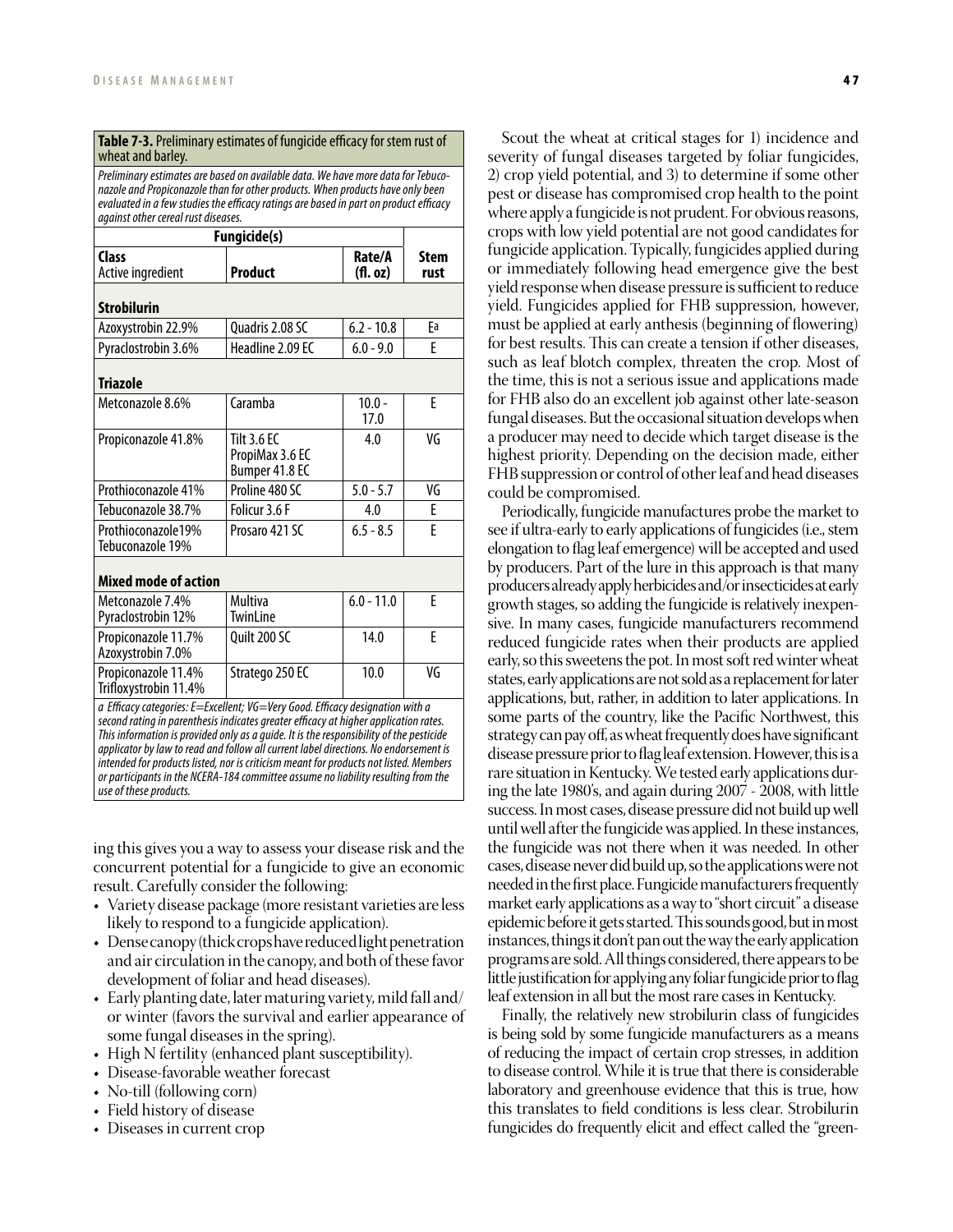**Photo 7-2.** Barley yellow dwarf yellow reaction. **Photo 7-3.** Barley yellow dwarf purple reaction.

ing" or "stay-green effect". This so-called greening effect is pointed to by some as visual evidence that plant health is being improved. This is debatable. In fact, the greening effect is often not associated with higher yields. Furthermore, many wheat growers have taken to experimenting with various combinations of triazoles and reduced rates of strobilurins as a way to avoid, or at least reduce, the greening effect. The effect tends to delay harvest, which also results in doublecrop soybeans being planted later—up to a week later. If the crop is harvested sooner, harvest must proceed at a slower pace and grain drying is often necessary, which increases the cost of production. The bottom line is that there is a mixed response to the greening effect and it should not be assumed that the greening effect is necessarily a good thing.

# **Disease Descriptions**

The following are general descriptions of the wheat diseases most common in Kentucky. Diseases are listed seasonally. More specific information on each disease is available through your county Extension office. If you are using picture sheets to help identify a disease, be aware that many diseases look similar and can be confused with one another. The University of Kentucky staffs two plant disease diagnostic laboratories to assist you, at no charge, in identifying plant diseases.

#### *Diseases Caused by Viruses*

# **Barley Yellow Dwarf (BYD)**

**Occurrence.** Greenup through late milk.

**Symptoms.** Primary symptoms include plant stunting, reduced tillering, and yellow to red-purple discoloration of leaf tips and margins. Affected plants may have a unusually erect, "spiked", appearance. Symptoms can occur in the fall or spring, but are most common in the spring on the top two leaves of the plants. Foliar symptoms are frequently accompanied by secondary bacterial infections. These

infections are visible as brown spots and streaks on BYDsymptomatic plants. Infected plants frequently occur in random, small groups. Large portions of fields or entire fields can be affected in severe cases.

**Damage.** BYD reduces grain yield and test weight.

**Key features of disease cycle.** Barley yellow dwarf virus (BYDV) is transmitted from infected grasses into wheat and barley by several species of aphids. In Kentucky, the bird cherry-oat aphid and, to a lesser extent, the corn leaf aphid are the most important vectors in the fall. In the spring, overwintered bird cherry-oat aphids and English grain aphids are the most important vectors. Regardless of the aphid species, winged adults immigrate into wheat fields from neighboring and distant sites, feed, and deposit live young on plants. The migratory behavior of winged vectors is the reason why initial BYD symptoms are often seen along field edges and in randomly occurring spots. Typically, the young aphids deposited by winged migrant adults develop into wingless adults that produce more offspring over several generations. These wingless aphids, in turn, producer a small number of winged aphids which fly locally and a larger number of unwinged offspring that gradually spread in fields by crawling from plant to plant.

BYDV is transmitted to wheat through the feeding activities of both winged and wingless aphids. Aphids acquire the virus by feeding on diseased plants for as little as 30 minutes. BYDV cannot be transmitted from adult to young aphids. For this reason, the percentage of winged aphids originally carrying the virus into a field is an important piece of the picture. This percentage can vary greatly from field to field and from season to season. Although you can never tell which aphids are carrying BYDV and which are not, having knowledge of seasonal aphid activities can help you assess the potential for BYDV to occur.

**Fall infestation.** The numbers of aphids arriving in the fall depend largely on two factors: general growing conditions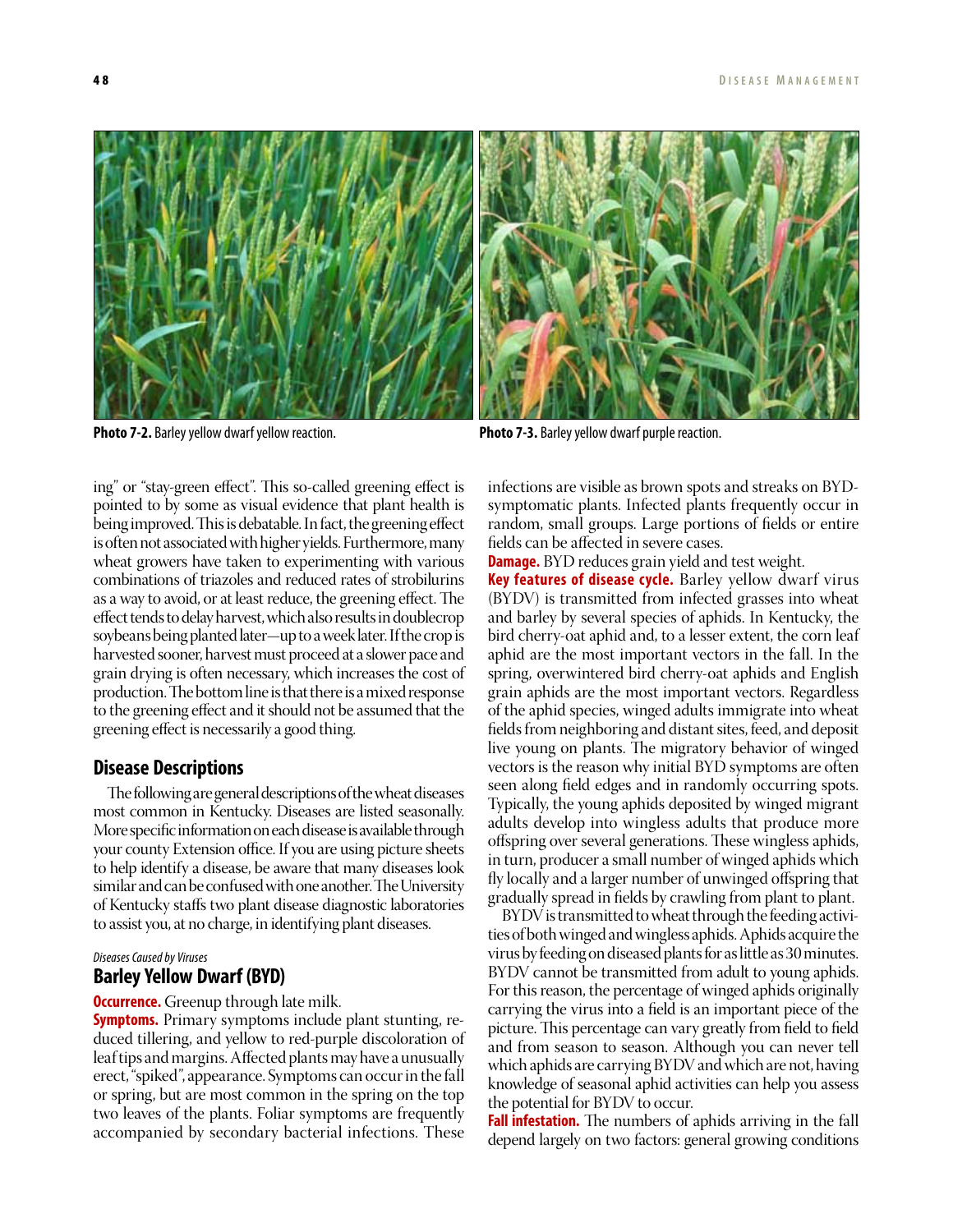the preceding summer and when the first hard frost occurs in relation to wheat seedling emergence in the fall. Normal or greater rainfall during the summer usually benefits the aphid population. In drier summers, fewer aphids are produced due to reduced host plant quality. For the same reasons, a greater proportion of BYDV-infected host plants die due to the extra stress.

Crops that emerge long before a hard freeze have a greater potential for aphid infestation (and exposure to BYDV) than those emerging after a hard freeze. The fly-free date, which is used to control Hessian fly infestation, is based on that principle and works well as long as the freeze occurs when expected.

**Winter survival.** Aphids arriving in the field during the fall continue to move, feed, and reproduce as long as temperatures remain above about 48°F. Mild temperatures or insulating snow cover during cold spells, usually results in significant survival of the aphids during the winter. Harsher weather results in greater mortality. BYDV-infested aphids that survive the winter months are a primary source of BYD increase in the spring.

**Spring infestation.** The English grain aphid has a spring flight and arrives about the same time that winter wheat is greening up and the overwintering bird cherry-oat aphid becomes active, in early spring. The numbers of winged adults of the English grain aphid depend on the same factors that determine survival of the bird cherry-oat aphid. Good conditions for survival should produce larger spring flights and, possibly, increase the movement of BYDV within and among wheat fields. Because of this timing the English grain aphid is less likely to be important in the movement of BYDV.

**Management.** Plant after the Hessian fly-free date. Plant wheat varieties tolerant or moderately resistant to BYDV. Limit BYDV infection by controlling aphids with insecticides if aphids reach treatment threshold within 30 days after planting in the fall, or in early spring (See aphid threshold levels in *Section 8—Insect Pests.*). The greatest probability for the successful use of insecticides exists when the following criteria are met: the crop is planted prior to the fly-free date or first killing frost; drought stress the previous summer was not widespread; there is an extended period of mild weather in the fall; there is a mild winter or good snow cover during cold periods; there is an early, mild spring; at least ten aphids per row foot are observed in the crop; the crop is at the stage prior to flag leaf emergence; and there is high crop yield potential.

If the aphids-per-row-foot level is reached in the fall or spring, it is an indication that at least some of the above criteria have been met. If this aphid level is reached in the fall especially within 30 days of seedling emergence, it may be advisable to make an insecticide application. If it turns cold after the application, wait and scout again in the spring. If the fall and / or winter is mild and winged aphids continue to arrive in the field, continue to scout. It is possible that a second fall application might be needed to achieve acceptable BYD control. Regardless of what was done in the fall,

a spring application may be needed if greenup is early and the aphid treatment guideline is reached prior to flag leaf emergence. Failure to make the necessary spring applications may negate any gains associated with fall applications.

Keep in mind that the above aphid treatment guideline is not chiseled in stone. In some years, the aphid thresholds may be too low and in other years too high. Herein lies the difficulty when attempting to control BYD indirectly using insecticides; the system is not perfect. However, until our understanding of BYD epidemiology and aphid biology is enhanced by new research, aphids-per-row-foot treatment guideline is the only one available with any experimental basis.

#### *Diseases Caused by Viruses*

# **Wheat Soil-borne Mosaic**

**Occurrence.** Symptoms are most prominent from green-up through stem erection, but plants may remain permanently stunted.

**Symptoms.** Leaves of infected plants exhibit a mild green to prominent yellow mosaic. Small green islands and short streaks may be evident on an otherwise yellowed leaf. Infected leaves may be somewhat elongated and have rolled edges; tillering of plants is commonly reduced. Wheat soil-borne mosaic can occur throughout fields, but is usually most severe in poorly drained or low areas in fields. Symptoms are most prominent early to mid season when day temperatures are between 55°F and 70°F. Symptoms tend to fade somewhat as the weather warms up, but in severe cases, plants can remain permanently stunted. **Damage.** Yield is reduced.

**Key features of disease cycle.** Virus is transmitted by a soil fungus, *P. graminis*, that is common throughout Kentucky. Infection can occur in the fall, winter, or spring, but autumn infections lead to the most serious problems. High soil moisture favors infection.

**Management.** Plant resistant wheat varieties. Delay fall planting operations past the Hessian fly-free date to limit fall infections. Improve internal and surface drainage of fields where problems exist. Avoid crop production practices that encourage soil compaction.

#### *Diseases Caused by Viruses*

# **Wheat Spindle Streak Mosaic**

**Occurrence.** Greenup through flowering.

**Symptoms.** Symptoms are highly variable, depending on the wheat variety and growing conditions. Foliar symptoms appear as random, yellow to light green dashes running parallel with the leaf veins. Early in the spring, the dashes may have a nondescript appearance. With age, however, some dashes are pointed at one or both ends, hence the name spindle streak. Spindles may have an island of green tissue in their centers. Plant stunting and reduced tillering can be associated with severe infection by the virus. Symptoms usually appear during the period the crop should be greening up in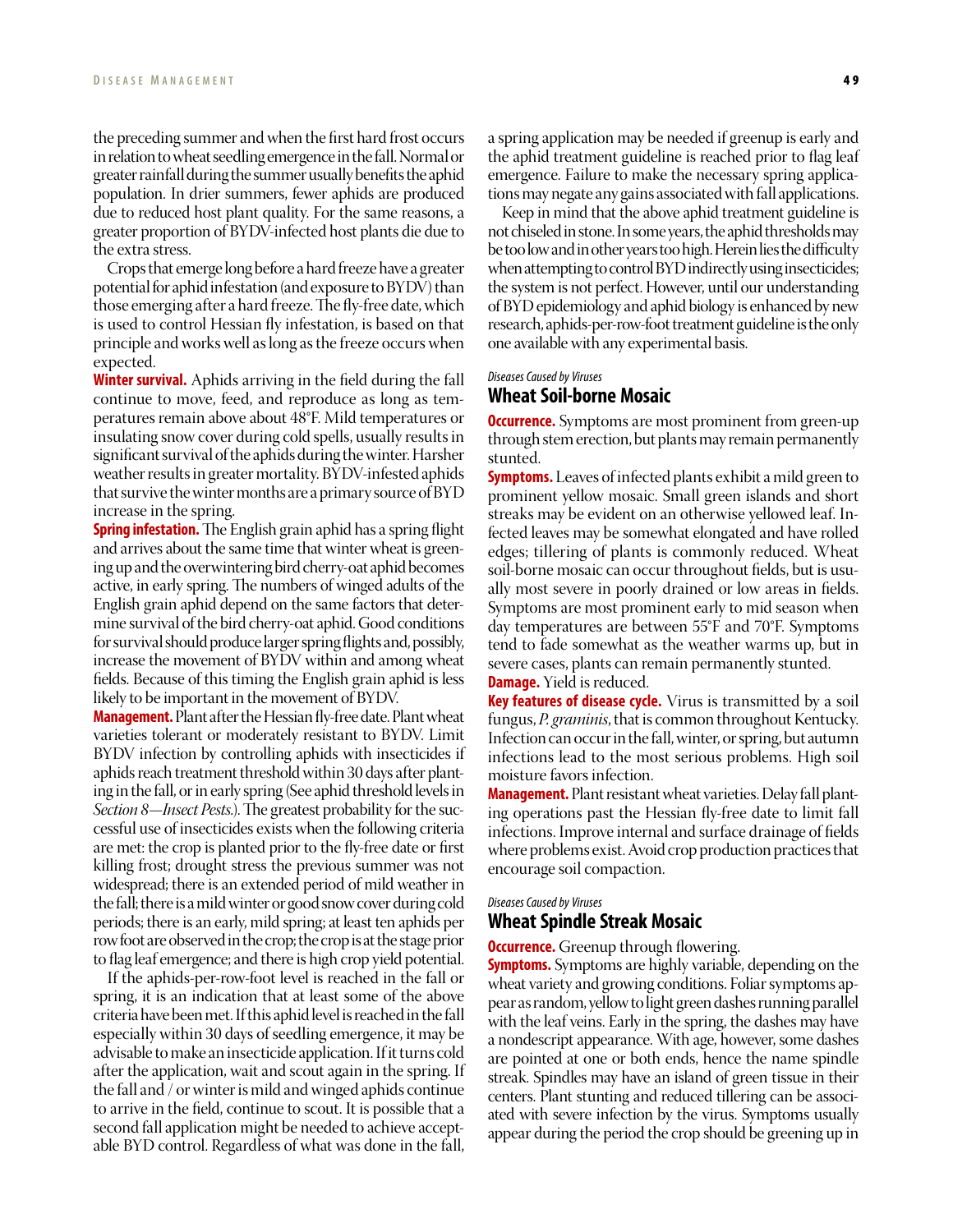early spring. Symptoms are frequently uniformly distributed across fields and usually fade as temperatures warm in mid spring. During cool springs, symptoms may be evident throughout the season.

# **Damage.** Yield is reduced.

**Key features of disease cycle.** The virus is transmitted to wheat in the fall, winter, or early spring by the soil fungus *Polymyxa graminis*. The onset and degree of symptom expression can be highly variable in a field from one year to the next, even though *P. graminis* and the virus are present at relatively constant levels. This is related to the time of year wheat becomes infected and the range and consistency of winter and early spring temperatures. Disease is favored

in wet soils, although excessive moisture is not required for severe disease to occur.

mosaic.

**Management.** Same as wheat soil-borne mosaic.

# *Diseases Caused by Viruses* **Wheat Streak Mosaic (WSM)**

**Occurrence.** Greenup through late milk. Infections evident before heading will have the greatest impact on crop yield. Severe infections, however, are rather rare in Kentucky and usually only occur in the year following drought conditions when abandoned corn and or soybean fields exist in the vicinity of emerging wheat (fall).

**Symptoms.** Leaves turn pale green to yellow and leaves exhibit white to cream colored parallel streaks of varying lengths. Plants may appear flaccid when symptoms develop during stem elongation to flag leaf extension. Severe infections can be evident across an entire field, or symptoms may be evident in hot spots, especially near field edges. Symptoms are frequently confused with those associated with barley yellow dwarf (because of leaf yellowing) or wheat spindle streak (WSSM) or wheat soilborne mosaic (WSBM; because of the streaks which are produced). However, a side by side comparison of these diseases indicates notable unique features associated with each disease. Specifically, BYD does not show streaks, and WSSM and WSBM do not show characteristic yellowing of leaf tissue.

**Damage.** Yield and test weight are reduced. Fields showing extensive foliar symptoms prior to flag leaf extension are frequently destroyed and replanted to either corn or soybean. Plants exhibiting symptoms after flag leaf extension may not have full yield potential, but an acceptable yield can often be produced as long as other stress and diseases are not a factor.



**Photo 7-4.** Wheat spindle streak

**Photo 7-5.** Wheat streak mosaic.

**Key features of disease cycle.** WSM virus (WSMV) is transmitted through the feeding of wheat curl mites. This pest is not an insect but a mite, more closely related to ticks and spiders. The mite (and therefore the virus) requires a "green bridge" of volunteer wheat or corn (another host crop) that grows in late summer allowing the mite to survive in large numbers until the next wheat crop emerges in the fall. Mites are deposited from near or distant sources into wheat during the fall or spring. Mites that carry the virus feed on plants and spread the virus.

**Management.** Varieties differ in susceptibility to WSMV, but because the virus occurs so infrequently that seed companies usually cannot provide reliable WSM ratings. Thus, it is best to assume that all soft red winter wheat varieties are susceptible to WSMV. The best and most reliable means of managing WSM is to eliminate volunteer wheat and corn from your farm for a period of 30 days before wheat emerges in the fall. This break in the green bridge will greatly reduce the potential for WSM to occur. However, in years where volunteer wheat and/or corn are common on a regional basis, be aware that mites can be spread from distant fields and deposited on your farm, sometime in significant quantities. See Entfact-117 for more information.

# *Diseases Caused by Bacteria* **Bacterial Streak/Black Chaff**

**Occurrence.** Flag emergence through grain fill. **Symptoms.** Leaves will develop water-soaked streaks of varying lengths that eventually turn necrotic (brown). Severely diseased leaves can die, but this is not typical in Kentucky. Infected heads will have glumes with black streaks that follow the glume veins. Black chaff is easily confused with a genetic discoloration of glume veins that is typical for a small number of varieties. Genetic "symptoms" will be very uni-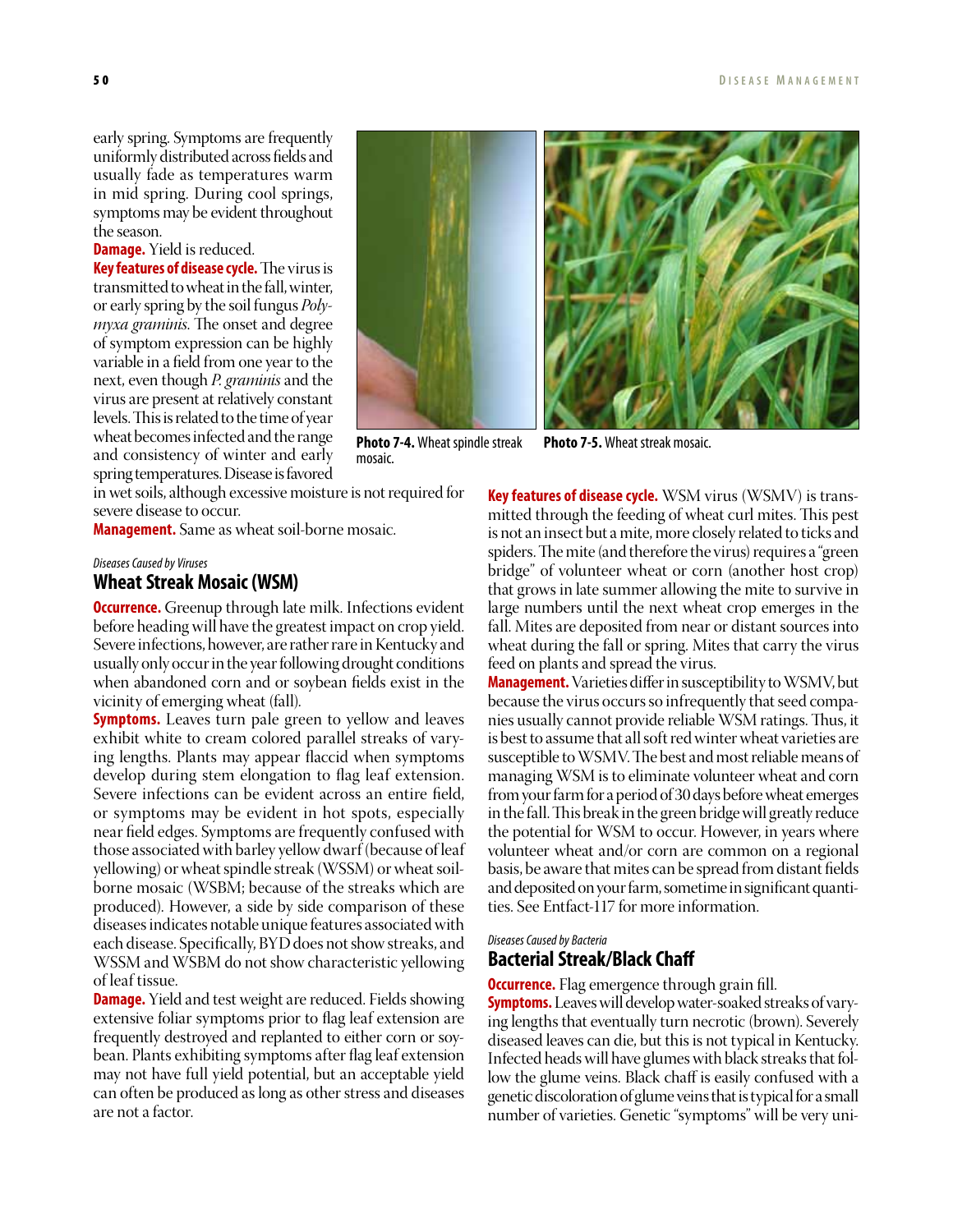

**Photo 7-6.** Bacterial streak. **Photo 7-7.** Wheat head scab.

form, whereas black chaff will have a more random occurrence and will almost never involve all the heads in a field. **Damage.** Test weight reduction.

**Key features of disease cycle.** Xantomonas translucens is seed and probably soil-borne in Kentucky. The disease is rather rare in Kentucky, but when it does occur it is usually seen along field margins where leaves receive more wounding from dirt blowing, or in patches where "dust devils" may have occurred. In some cases, bacterial streak is seen after leaves sustain some freeze damage. The causal bacterium is unable to directly infect plants and requires a wound in order to gain entrance into tissue. **Management.** None.

# *Diseases Caused by Fungi*

# **Fusarium Head Blight (FHB, Head Scab)**

**Occurrence.** Early milk through maturity.

**Symptoms.** Individual spikelets or groups of spikelets turn cream to white on otherwise green heads. Entire heads may become diseased when extended periods of warm, wet weather occur during flowering and early grain fill. Salmon-colored patches of fungal growth frequently can be seen at the base of infected spikelets. Infected spikelets often fail to develop grain, or grain is extremely shriveled and of low test weight. Shriveled grain may have a pinkish discoloration.

**Damage.** Low test weight, shriveled grain is produced in diseased heads. Germination and viability of seed and milling qualities of grain are also reduced. "Scabby" grain is usually contaminated with mycotoxins, especially deoxynivalenol (DON), which affects feed and food uses. Grain with extremely high DON levels (>5ppm) may not be marketable in some regions.

**Key features of disease cycle.** In Kentucky, the FHB fungus, *Fusarium graminearum*, overwinters primarily in corn stubble. Spores are produced in stubble when temperature and moisture requirements are met. When conditions favor spore production and release, spores blown into fields from remote or local sources and/or are splashed onto nearby heads. If spores are deposited on heads when conditions are warm and moist and wheat is in the early flowering to early grain fill stages, heads can become infected and the characteristic disease symptoms will be evident after a 5-7 day latent period. Most fields, in most years, escape serious infection because conditions do not favor spore production and/or flowering and grain fill do not occur during warm, wet weather. Epidemics occur when extended periods of disease-favorable weather occur while much of the Kentucky wheat crop is in flower.

**Management.** Nature provides the best management by limiting disease-favorable conditions during crop flowering. Moderately resistant varieties are now available and these will perform reasonably well as long as disease pressure is limited. Certain triazole fungicides (see Table 7-2), applied when the crop is in early flowering, can provide additional suppression of FHB and DON. However, do not expect greater than 40-50 percent control compared to a non-treated crop. Crop rotation and tillage have little effect on FHB because of the widespread occurrence of the causal fungus in Kentucky. This is related to the nature of corn production in Kentucky. Specifically, corn is grown in relatively small, widely-scattered fields across most grain-producing regions of the state. Consequently, when conditions favor spore production and dispersal, there are so many spores of the FHB fungus blowing around, that anything that is done on an individual field basis has only a minor impact on FHB/DON. Planting different varieties that flower at different times may reduce the overall incidence of FHB in a moderate to light disease year.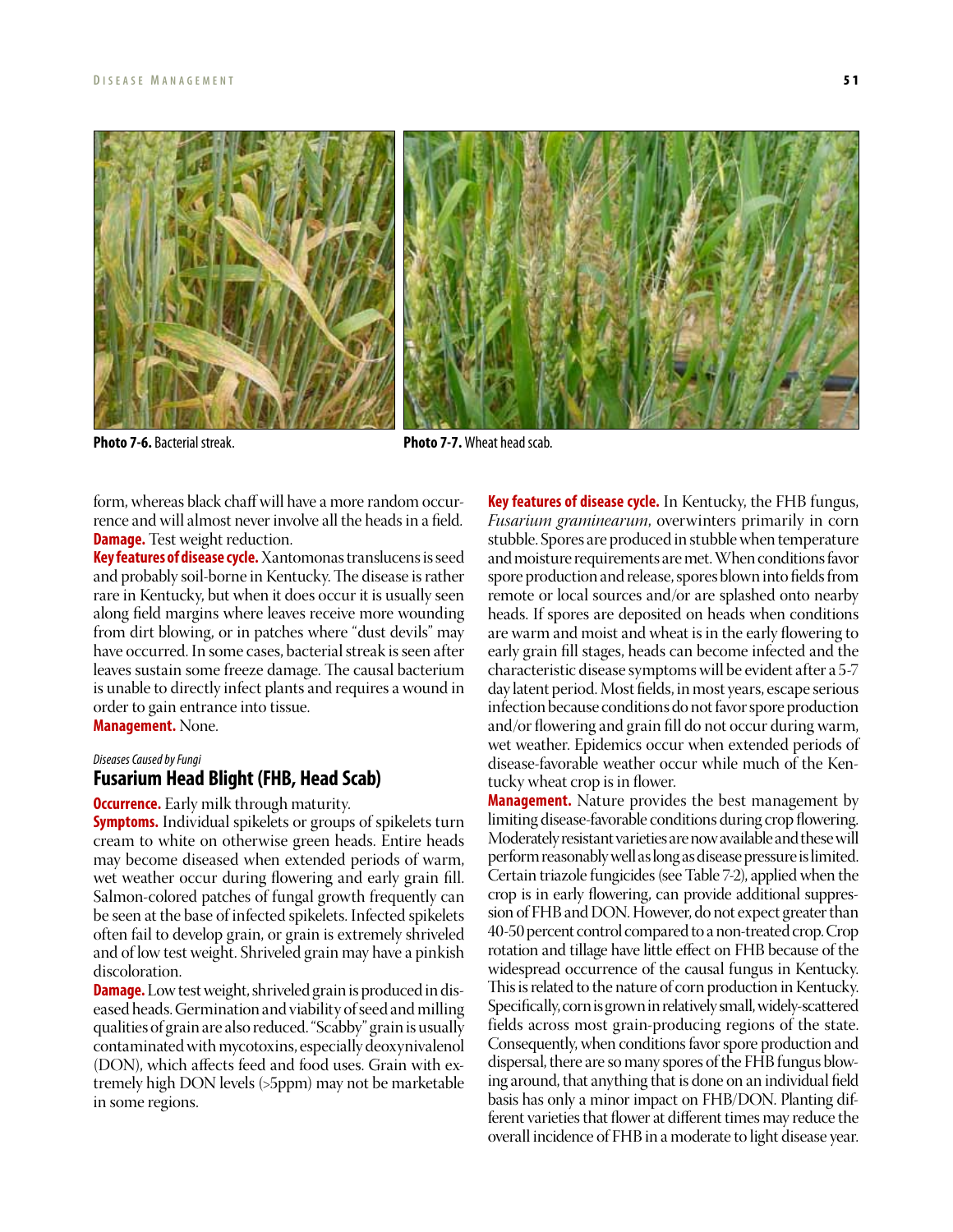## *Diseases Caused by Fungi* **Glume Blotch**

**Occurrence.** Early milk through maturity.

**Symptoms.** Infected glumes and awns develop gray-brown blotches, usually starting at the tips of glumes.

**Damage.** Infected heads develop lowtest-weight, shriveled grain. Seed quality can also be reduced and this can result in problems with stand establishment if a high percentage of diseased or infested seed are planted. **Key features of disease cycle.** Spores of *Stagonospora nodorum* blow to or are splashed onto wheat heads. Spores originate from diseased foliage (see leaf blotch complex) or infested wheat stubble. Infections occur during

periods of extended wetness, especially when nighttime temperatures are warmer than normal.

**Management.** No highly resistant varieties are available. Plant moderately resistant varieties and high-quality, wellcleaned, disease-free (e.g., certified) seed. Control foliar and head infections on susceptible varieties with fungicides applied prior to the appearance of widespread symptoms. Avoid nitrogen excesses and deficiencies, which encourage glume blotch.

# *Diseases Caused by Fungi* **Leaf Blotch Complex**

*(Stagonospora leaf blotch, speckled leaf blotch, and tan spot)*

**Occurrence.** Stem erection through late dough.

**Symptoms.** Foliar symptoms of speckled leaf blotch, caused by *Septoria tritici* infection include brown, elongated rectangular lesions with irregular margins. Lesions have numerous pinpoint, black specks (pycnidia) throughout. Pycnidia are most evident in the morning following heavy dew or after rain. Symptoms usually start in the lower leaves and move upward. Lesions are often first found at the tips of leaves.

Stagonospora leaf botch, caused by *Stagonospora nodorum*, is evident as lens-shaped, tan-brown lesions of varying sizes with regular borders that are frequently surrounded by a yellow halo. Young lesions have a dark brown center. Lesions of various ages contain light brown pycnidia, but these are difficult to see without the aid of a hand lens. Infections can occur very early in the season, but are most evident just prior to and after heading. Infections start in the lower leaves and move to the upper leaves and heads (see glume blotch). Symptoms become evident seven to ten days following infection.

Tan spot, caused by the fungus *Pyrenophora triticirepentis,* looks very similar to Stagonospora leaf blotch,



except that lesions do not coalesce as readily, so they tend to remain more discrete and are frequently very numerous. They are lens-shaped like Stagonospora leaf blotch, but they lack pycnidia. Instead you will usually see (with a 20 x hand lens) a weft of fungal growth. These are called conidiophores and are the structures on which new fungal spores are produced.

**Damage.** Yield and test weight are reduced.

**Key features of disease cycle.** *S. tritici*and, *S. nodorum,* and *P. tritici-repentis* overwinter in wheat stubble of previously diseased crops or on infested seed. Spores are produced during wet weather and are either splashed or wind-blown onto leaf surfaces. Infection of plants by *S. tritici* is greatest during cool to moderate temperatures. Infection by *S. nodorum* and *P. tritici-repentis* can occur over a wide range of temperatures, but are favored in the mid to late stages of



**Photo 7-10.** Speckled leaf blotch.

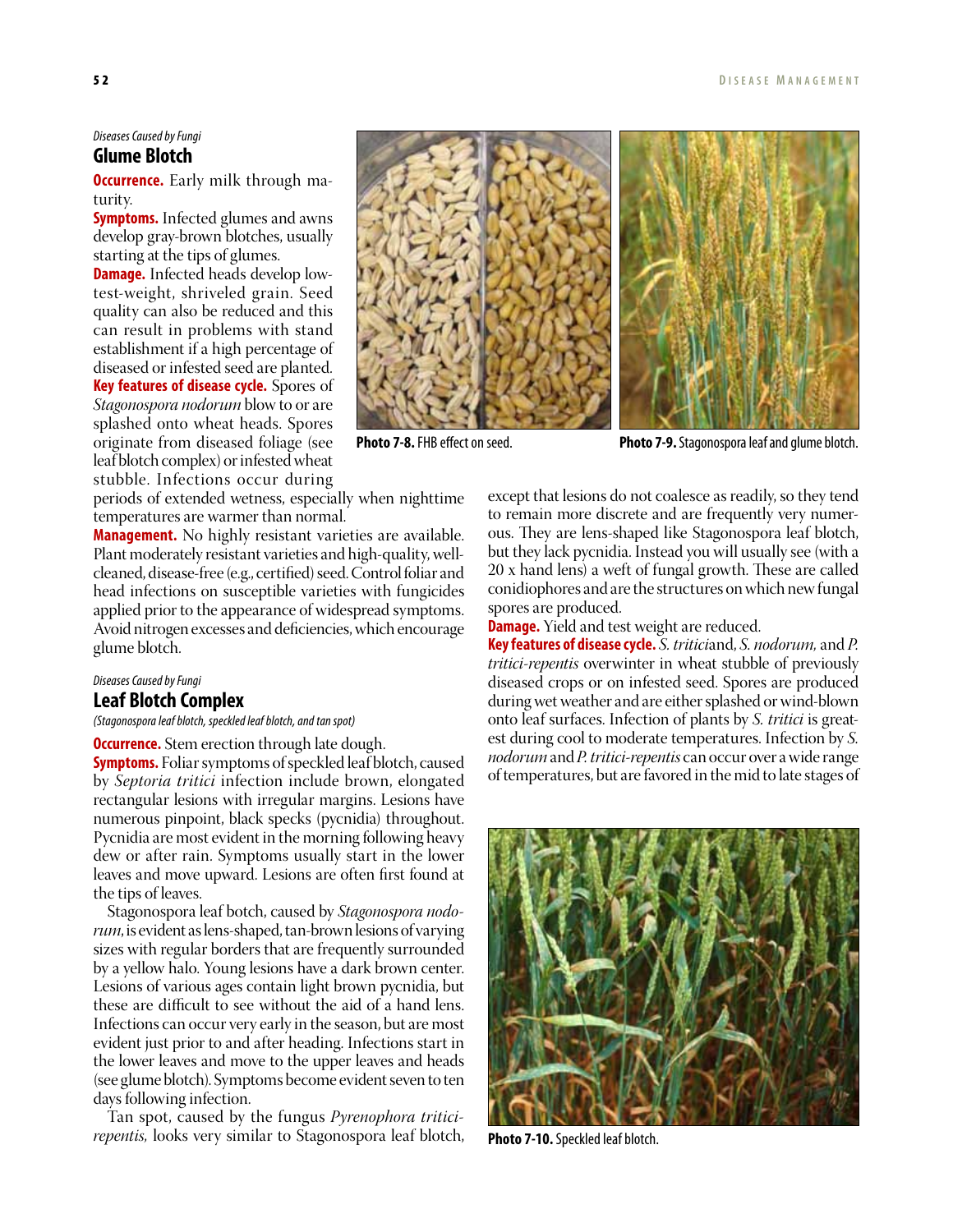

**Photo 7-11.** Wheat leaf rust. **Photo 7-12.** Wheat stripe rust. **Photo 7-13.** Loose smut.

crop development. The fungi that cause leaf blotch complex can occur individually in a crop or at the same time, even on the same leaves.

**Management.** Plant resistant varieties and high-quality, wellcleaned, disease-free seed that is treated with a fungicide (e.g., certified seed). Avoid excessive seeding rates as well as nitrogen deficiencies and excesses. Protect the upper two leaves and heads of susceptible varieties with fungicides. Crop rotation and tillage of infested wheat stubble may help in leaf blotch management, but neither provides a high degree of control.

# *Diseases Caused by Fungi* **Leaf and Stripe Rust**

**Occurrence.** Seedling emergence through late dough.

**Symptoms.** Leaf rust is initially evident as pinpoint, yellow flecks on upper leaf surfaces. After about one week, flecks develop into orange pustules, each containing many thousands of spores. Many things can cause wheat leaves to fleck, so flecks are a good indicator of leaf rust only when at least some mature pustules are also visible. Leaf rust pustules usually form in random patterns, primarily on the upper surfaces of leaves. Stripe rust appears in linear rows, of varying lengths, of bright yellow-orange pustules that are oriented with leaf veins. Symptoms can also develop on glumes.

**Damage.** Yield and test weight are reduced. Indirect losses associated with crop lodging can occur when rust is severe. **Key features of disease cycle.** Both rust fungi can overwinter in Kentucky, but more commonly spores are blown into Kentucky from the south. With leaf rust, spores blow in and infect foliage during moderate to warm temperatures, and six or more hours of continuous leaf wetness. Leaf rust is a potentially explosive disease and requires just a short time to go from low to epidemic levels on a susceptible variety. Stripe rust has the ability to develop at lower temperatures than leaf rust, so it frequently can be found prior to head

emergence. Symptoms are often first evident in hot spots 5-10 ft in diameter. From a distance, these affected areas will appear yellow. Close inspection of plants will reveal characteristic stripe rust lesions, with pustules. If left to develop unchecked, leaf or stripe rust can develop to the point where entire fields are involved.

**Management.** For leaf rust, plant resistant or moderately resistant wheat varieties. About half the soft red winter wheat varieties grown in the U.S. are susceptible to stripe rust. Unfortunately, many seed companies do not have good information on how their varieties will perform against stripe rust. Thus, it may be difficult to find varieties with known, acceptable resistance to stripe rust. For both rusts, avoid excessive stands, which tend to decrease air circulation and light penetration into the crop canopy. Protect the upper two leaves of susceptible varieties with foliar fungicides. Most modern foliar fungicides do an excellent job with managing rust diseases, but they must be applied BEFORE significant infection has occurred to perform acceptably. Crop scouting, thus, plays a central role in rust management.

#### *Diseases Caused by Fungi*

# **Loose Smut**

**Occurrence.** Head emergence through maturity.

**Symptoms.** Floral parts of infected plants are transformed into a mass of black, powdery spores. Diseased tillers usually head out in advance of healthy tillers.

**Damage.** Seed infected with the smut fungus will produce smutted heads, with 100 percent grain loss being experienced by those heads.

**Key features of disease cycle.** Spores produced by diseased heads blow to and infect the flowers of healthy heads during rainy weather. Infected flowers give rise to infected grain. Infected grain develops normally, but harbors the loose smut fungus. The fungus remains dormant until the